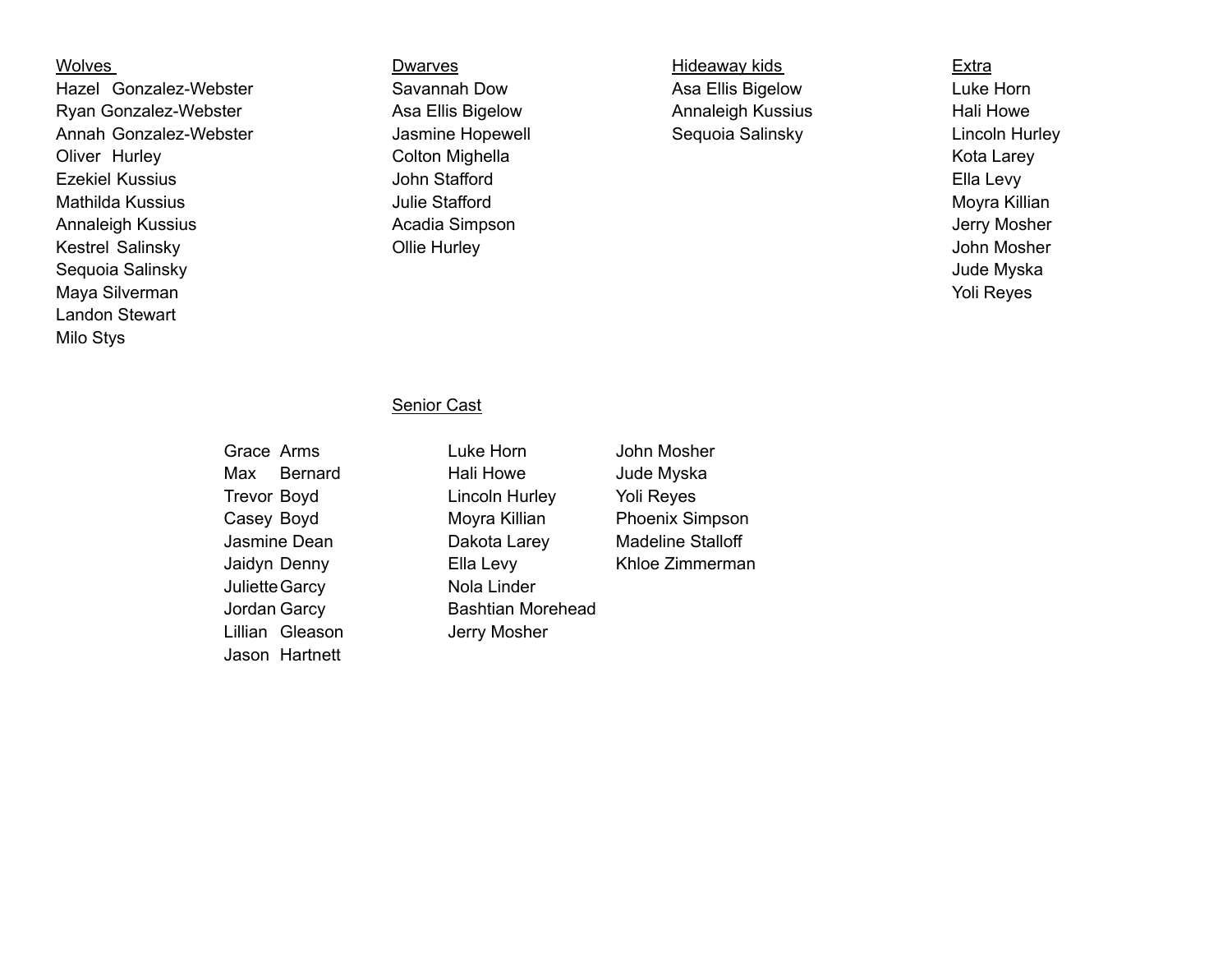|                                                  |                                                                         |                                                                                         | <b>June 2022</b>                                                 |                                                                                        |                                                                  |                                                             |                            |
|--------------------------------------------------|-------------------------------------------------------------------------|-----------------------------------------------------------------------------------------|------------------------------------------------------------------|----------------------------------------------------------------------------------------|------------------------------------------------------------------|-------------------------------------------------------------|----------------------------|
|                                                  | Monday                                                                  | Tuesday                                                                                 | Wednesday                                                        | Thursday                                                                               | Friday                                                           | Saturday                                                    | Sunday                     |
|                                                  |                                                                         |                                                                                         | 1                                                                | $\overline{2}$                                                                         | 3                                                                | $\overline{4}$                                              | 5                          |
| Extra silks<br>practices TBD                     |                                                                         |                                                                                         | Senior cast<br>Hideaway<br>3:30-5:45pm<br><b>TVMHS</b>           |                                                                                        |                                                                  | Senior cast 10-3:30<br><b>Wolves 330-430</b><br><b>TVES</b> | No rehearsal<br>on Sundays |
|                                                  | 6                                                                       | 7                                                                                       | 8                                                                | 9                                                                                      | 10                                                               | 11                                                          | 12                         |
| Extra vocalist<br>practices TBD                  |                                                                         | Hali, Yoli, Jerry<br>only 330-6<br><b>TVMHS</b>                                         | Senior cast<br>Hideaway<br>3:30-5:45 TVMHS                       |                                                                                        |                                                                  | Senior cast 10-3:30<br><b>Wolves 330-430</b><br><b>TVES</b> |                            |
|                                                  | 13                                                                      | 14                                                                                      | 15                                                               | 16                                                                                     | 17                                                               | 18                                                          | 19                         |
| ALL@<br><b>MEMORIAL</b><br>$HALL \rightarrow$    | <b>Parent Volunteer</b><br>meeting 5-6:30<br>No rehearsal for<br>actors | <b>Extras ONLY</b><br>$1 - 6$                                                           | Camp Begins<br>Senior cast 10-4<br>Hideaway: 1-4                 | Senior cast 10-4<br>Hideaway: 1-4<br>Dwarves: 2-4<br>Wolves: 4-5                       | Senior cast 10-4<br>Hideaway: 1-4                                | Senior cast10-4                                             |                            |
|                                                  | 20                                                                      | 21                                                                                      | 22                                                               | 23                                                                                     | 24                                                               | 25                                                          | 26                         |
| ALL@<br><b>MEMORIAL</b><br>$HALL \rightarrow$    | Senior cast 10-4<br>Hideaway: 1-4<br>Dwarves: 2-4<br>Wolves: 4-5        | Senior cast 10-4<br>Hideaway: 1-4                                                       | Senior cast 10-4<br>Hideaway: 1-4<br>Dwarves: 2-4<br>Wolves: 4-5 | Senior cast 10-4<br>Hideaway: 1-4                                                      | Senior cast 10-4<br>Hideaway: 1-4<br>Dwarves: 2-4<br>Wolves: 4-5 | Tech w/ no Band<br>Senior cast 12-6                         |                            |
|                                                  | 27                                                                      | 28                                                                                      | 29                                                               | 30                                                                                     |                                                                  |                                                             |                            |
| ALL $@$<br><b>MEMORIAL</b><br>$HALL \rightarrow$ | Tech w/ band 1:00<br>Senior cast 12-6<br>Hideaway: 12-6                 | Tech w/ band 1:<br>Senior cast 12-6<br>Hideaway: 12-6<br>Dwarves: 3-5<br>Wolves: 1-2:30 | Dress w/ band 2<br>Senior cast 12-6<br>Hideaway: 2-6             | Dress w/ band 2<br>Senior cast 12-6<br>Hideaway: 2-6<br>Dwarves: 3-5<br>Wolves: 2:30-4 |                                                                  |                                                             |                            |